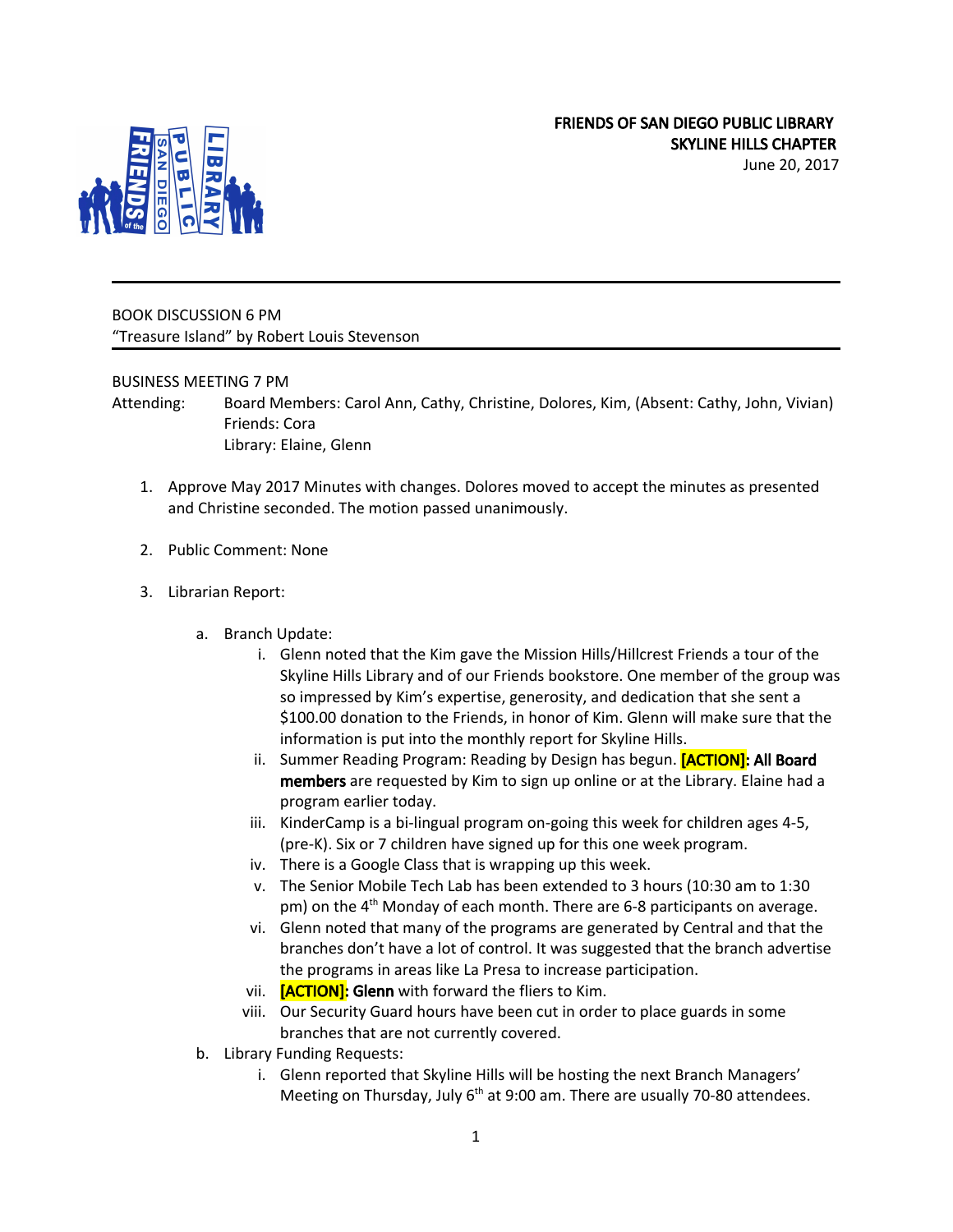Glenn asked if the Friends could help support by supplying some of the refreshments. Kim feels that this is within our goal of supporting the library. Kim moved to provide all of the refreshments generally supplied: coffee, juice, and bagels; not to exceed \$300. Christine seconded and the motion passed unanimously. **[ACTION]: Carol Ann** will be in attendance to help with the set-up. [ACTION]: Glenn will ask Eileen Labrador if a representative from our Friends can attend the meeting; possibly having FOL membership envelopes, and the donation box available.

- c. Matching Funds Report: Glenn reported that as of June  $8<sup>th</sup>$ , the balances are as follows:
	- i. Books/Materials (50% match) \$10,081.00
	- ii. Programs (100% match) \$ 2,058.60
	- iii. Equipment (100% match) 0
	- iv. Kim asked if there are any assurances that funds donated to the matching funds stay in Skyline. Kim said that the latest from Bob Cronk at a Friends Corporate meeting is that there is a way to make sure the funds stay in the branch but he wasn't clear how to do it. It involves funds being 'earmarked' or 'encumbered' but the process leaves us all flummoxed. **[ACTION]: Kim** will send an email to Jay Hill or call Raul Gaudino and ask for the process.
	- v. Library Programming: The Annual SK Friends Program Funds Request FY 2018 Annual Performer Budget was distributed. The Friends will put \$1,500 into the matching funds so that \$3,000 will be generated to cover the program's \$2,255 cost.
	- vi. Background: The City has an approved performers list. The branch generates a Purchase Order for the performer's work. The performer submits an invoice to the City. The City pays the performer when the paperwork is correct.
- d. Printer: The Friends' printer works as a copier but is not yet connected to the wi-fi. We have an appointment next Thursday to have it connected.
- 4. TREASURER'S / MEMBERSHIP REPORTS
	- a. Treasurer's Report: Income: \$495.29/ Expense: \$51.65 / Bank Balance: \$4,955.22.
		- i. Of interest: A donation of \$157.57 in coins was made on 06/08/2017. There were a number of 'wheat' pennies which have a market value of \$.03 each. Carol Ann bought the pennies which brings the total value of the donation to \$159.23. Kim sent a letter of thanks to the donor.
	- b. Strategic Plan deferred to next meeting
		- i. **[ACTION]: All Board members** are requested to prioritize their 3-5 most important items for the next meeting.
	- c. Proposed 2017-18 Budget:
		- i. The proposed budget was presented. Christine moved to accept the budget. Glenn seconded the motion. The motion passed unanimously.
	- d. Friends' Funding Requests deferred to next meeting
	- e. Bookstore Report:
		- i. The A-Frame has been received. **[ACTION]: Kim** will go to Staples to get the poster for the A-Frame.
		- ii. The bookstore is low on pens.  $[ACTION]:$  Carol Ann offered to donate pens.
		- iii. Carol Ann proposed replacing the spinner with two low 'ikea' bookshelves. The bookshelves would be placed back-to-back; giving better shelf space for hardbound books, and more counter space for selected items. In addition, a